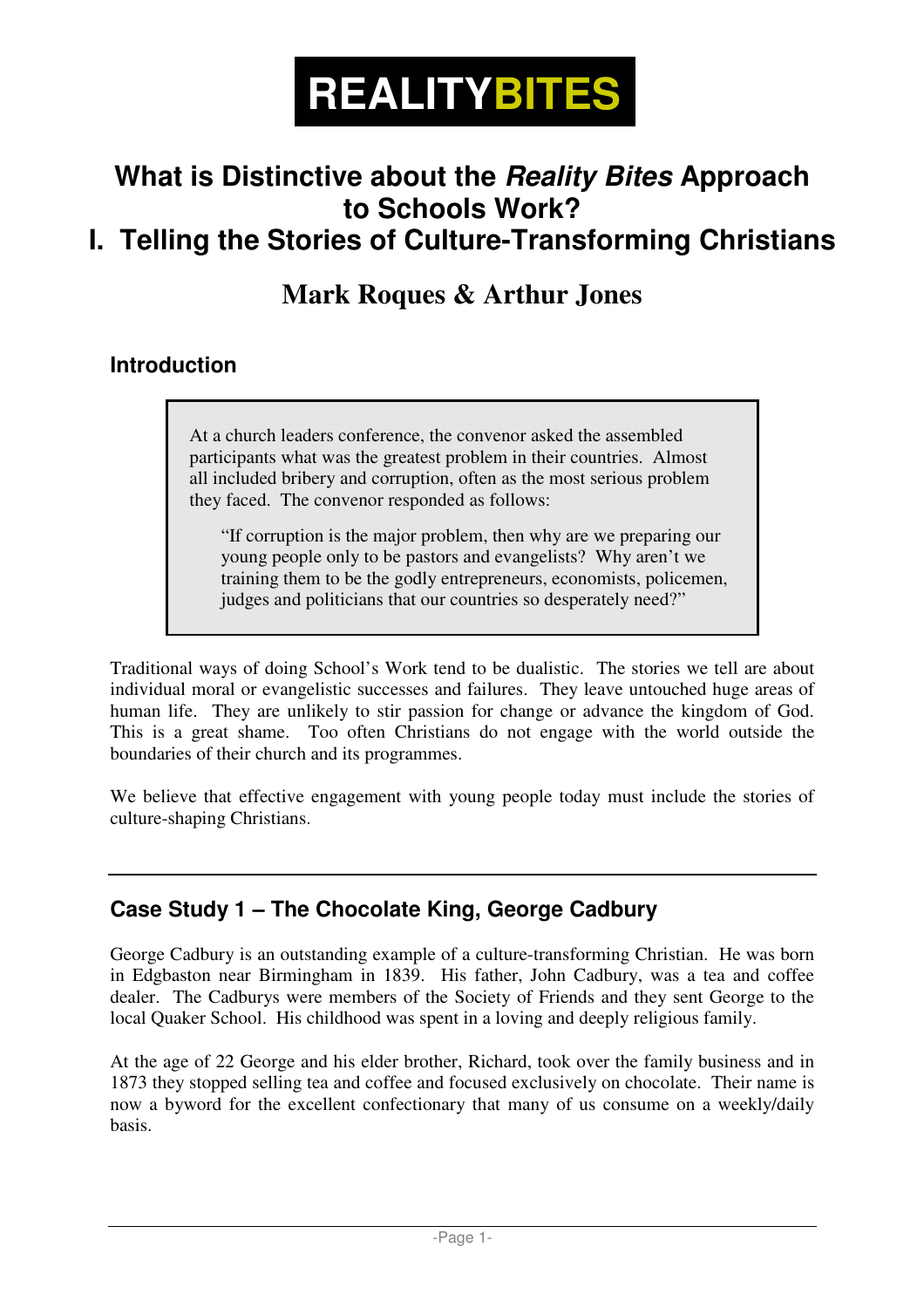George and Richard were not just concerned about the quality and profitability of their chocolate. As Christians both men believed that the happiness and well-being of their employees was one of the chief aims of the business. They were profit-sensitive without being profit-driven.

Both of the Cadbury boys loved sport. George was passionate about football, cricket, tennis, swimming and golf. George admitted late in life that the first thing he turned to in his daily paper was the cricket news. He was keen on early morning cold baths and he relished swimming in freezing-cold rivers. He was an eccentric in every sense of the word.

What was it like to work in the Cadbury chocolate factory? Well each day began with Bible readings and prayers for all. The working day was considerably shorter than many other factories of the time. George and Richard introduced half-days on Saturdays and bank holiday closing.

In 1878, when the premises became too small, the brothers decided to build a factory in the country. They called this new site "Bournville". On this site the brothers provided football and cricket fields, a huge playground for children, swings and even an open air swimming pool. Utterly unheard of at the time.

Employees were encouraged to have fun and the sporting and recreational facilities were firstrate. Sometimes George would tell his employees to knock off early and everyone would enjoy playing and watching a cracking game of cricket. On one occasion the brothers took all ten wickets in a match. George once bought his employees a bicycle of the bone-shaker type, which they used to learn to ride on during the lunch-break. Sometimes half a dozen employees would be presented with a football and instructed to go and enjoy a 'kick around' in the local park!

Writing in 1871, George's sister recorded in her diary that George and Richard took the girls from the factory rambling over the Lickey Hills. Happy and exhausted the ramblers returned to the Cadbury mansion for tea and cakes.

Inside the factory there were warm cloakrooms for drying wet clothes and kitchen facilities for cooking food. The brothers also built superb houses for their employees. Every house had a spacious garden for growing vegetables. Fruit trees were planted and the garden dug over before each new owner moved in. Trees were planted along the wide roads. Later George built schools and a shopping area for his employees. Cadbury campaigned for oldage pensions and fought against the brutal 'commodification' of so many working people. He even paid £60,000 of his own money into pension funds for his employees!

On his estate he had a special building constructed and each year thousands of deprived children found in the spacious grounds every delight that could appeal to them – swings and cricket, races and games and above all the open-air swimming pool.

When George died in 1922, his funeral was attended by over 16,000 people.

George Cadbury's life challenges a narrow dualistic form of Christianity which reduces Christian discipleship to church attendance, Bible Study and evangelism. His Christian faith was expressed in his everyday work and Monday to Friday activities. His chocolate factory was a signpost of the kingdom of God.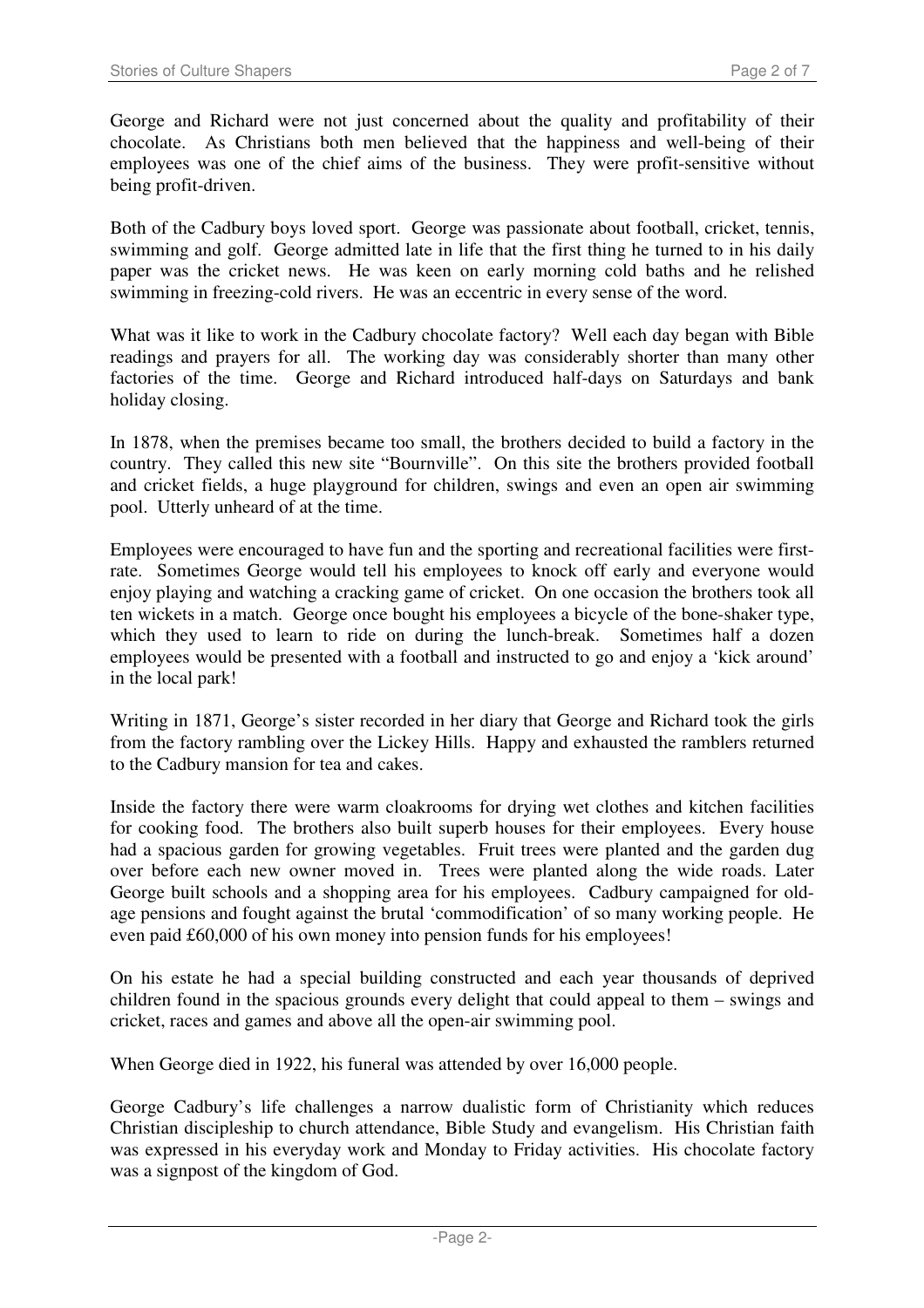#### **Case Study 2 – The Army Mother, Catherine Booth**

Catherine Booth is another outstanding example of a culture-transforming Christian. She is most famous as the co-founder of the Salvation Army with her husband William.

It was while working with the poor and needy that Catherine discovered that many women and children were working painfully long hours for miserable wages. In the tenements of London, Catherine was horrified to find exhausted, red-eyed women sewing and stitching for eleven hours a day. These women were only being paid 9d. a day, whereas men doing the same work in a factory were receiving over 3s. 6d. Catherine and her husband William attempted to shame employers into paying better wages. They also struggled to improve the working conditions of these exploited 'cockneys'.

Catherine Booth was particularly concerned about the women who were employed by match factories. 'Match girls' were only earning 1s. 4d. for a sixteen hour day. They were also risking their health when they dipped the match-heads in the yellow phosphorus supplied by manufacturers such as Bryant & May. A large number of these women suffered from 'Phossy Jaw' (necrosis of the bone) caused by the toxic fumes of the yellow phosphorus. The whole side of the face turned green and then black, discharging foul-smelling pus and then the 'match girls' died.

Catherine Booth led a campaign against the use of yellow phosphorus. She pointed out that most other European countries produced matches tipped with harmless red phosphorus. Bryant & May responded that these matches were more expensive and that consumers would be unwilling to pay these higher prices. In other words profits were more important than 'disposable' working class cockney sparrows.

Catherine, along with other evangelicals like Josephine Butler and William Stead, was also appalled by the "white slave trade", a Victorian euphemism for child prostitution. Wicked people would kidnap and force destitute girls into a life of prostitution that was nearly impossible to escape. Catherine and her husband exposed the white slave trade in England. Three hundred and ninety-six thousand signatures later, they saw the practice outlawed. The Booths believed that this kind of political activity was an essential part of their Christian witness.

Catherine died of cancer in October 1890. The campaigns that were started by Catherine were not abandoned. William Booth was determined to force match companies to abandon the use of yellow phosphorus. In 1891 the Salvation Army opened its own match-factory in Old Ford, East London. Only using harmless red phosphorus, the workers were soon producing six million boxes a year. Whereas Bryant & May paid their workers just over twopence a gross (144 boxes), the Salvation Army paid their employees twice this amount.

William Booth encouraged MPs and journalists to visit this 'model' factory. He also took them to the homes of those "sweated workers" who were working eleven and twelve hours a day producing matches for companies like Bryant & May. The bad publicity that Bryant  $\&$ May received forced the company to reconsider its actions. In 1901, Gilbert Bartholomew, managing director of Bryant  $\&$  May, announced that the firm had stopped using yellow phosphorus. Catherine's hard work had had a transforming impact upon British factories.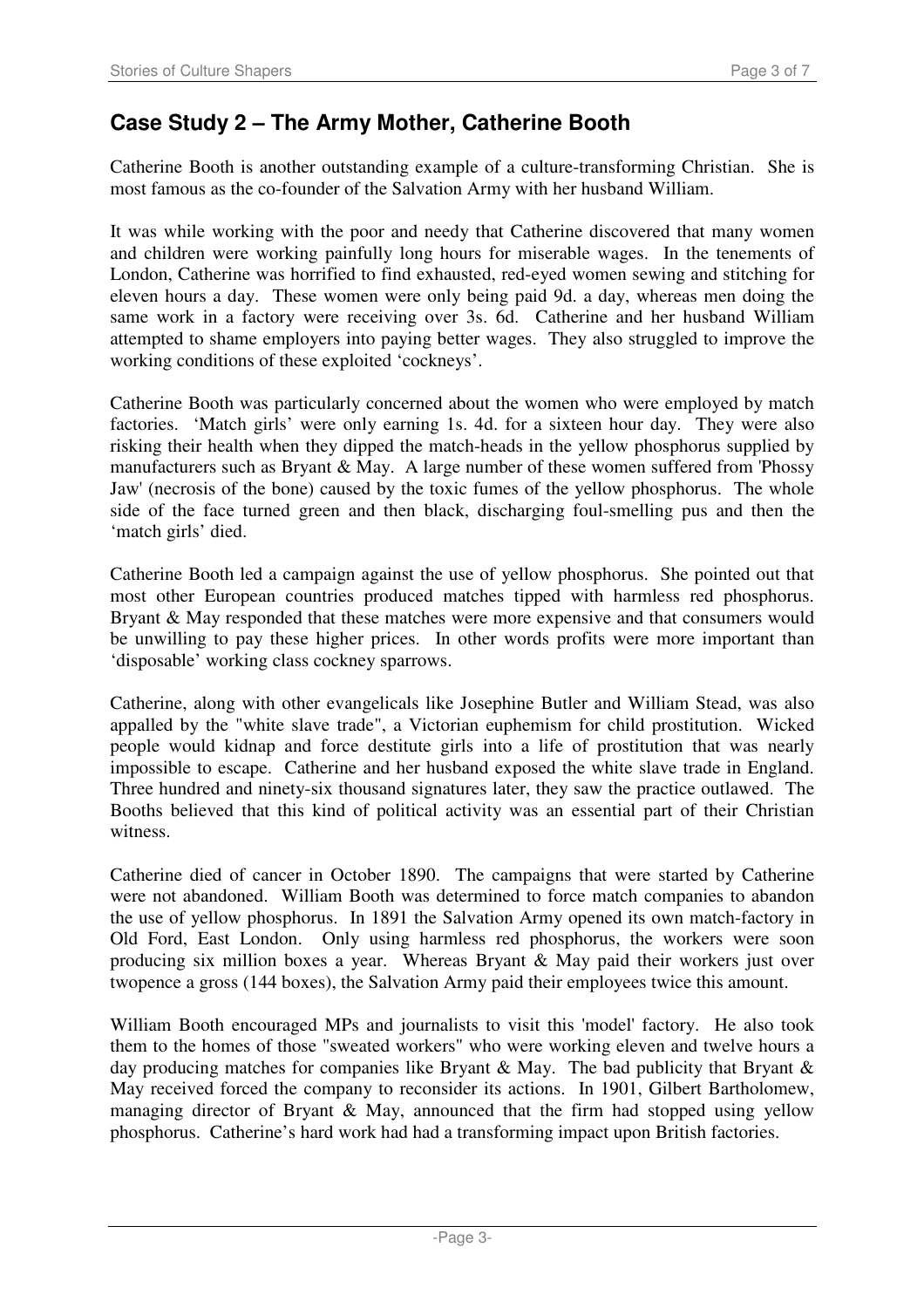The work of Catherine and William Booth is a challenge to narrow, dualistic forms of Christianity. Just like George Cadbury they established a life-affirming business which embodied the gospel of Christ. The Booths' evangelization of working class Londoners was highly effective because their approach to mission was holistic and culture-transforming.

#### **Case Study 3 – Investing in the Poor, Bob Lavelle**

Robert Lavelle was an African-American estate agent in the 1950's but he wanted to help his customers to secure mortgages so he took over a Pittsburgh bank in 1957. It had assets of \$67,000. Lavelle was determined to lend money in a Christian way. He wanted the bank to be a blessing to the poorest people in the neighbourhood. The bank spurned the normal banking prejudices by lending money to people who are 'high risk' at the lowest practical rate of interest.

The mission of this merciful bank is to approach people respectfully and through warm encouragement and patient financial counselling, to help them become good risks. It is inspired by the belief in home ownership. Lavelle's mission is to help poor and needy people to own their own homes. He believes that this will bring huge social benefits to He believes that this will bring huge social benefits to disadvantaged neighbourhoods. In other words glimpses of the kingdom of God. Here is a typical story which illustrates the day to day business of Christian banking.

Mrs. Edith Potter was living in a house and was paying \$175 a month in rent. Edith is a poor black woman who has five children. The owner of the house wanted to sell the house for \$12,000. Edith was understandably distressed. Where would she go? The estate agent suggested that she try to buy the house. But this seemed impossible; funds for a deposit were completely lacking.

Lavelle's *Dwelling House* was then approached and asked to arrange a mortgage. A generous gift was made by a local Christian and *Dwelling House* agreed to a 7-1/2% interest rate in a 14% market. In the financial climate at this time this was an extremely generous mortgage arrangement. Mrs. Potter and her 5 children became the owners of the newly repaired house with a mortgage payment of \$162 a month including principal, interest, taxes and insurance --\$13.00 less than she had paid to rent it! Mrs. Potter paid her mortgage in advance each month and has now completely paid off her mortgage. Edith was no longer distressed; she was 'over the moon'.

In the tough Hill Street area of Pittsburgh where Edith lives, there are many drug dealers and members of the criminal fraternity and almost all the shops and businesses have menacing metal grilles to protect them from thieves, vagabonds and ne'erdowells. Lavelle refuses to have one. He believes that this will send out the wrong message. He is more than happy to make himself vulnerable to his neighbours. His bank has been broken into 15 times. It has been robbed at gun point 8 times. Lavelle has even been known to evangelise robbers while they are holding a gun to his head! Some burglars have even telephoned him in order to apologise for their unseemly conduct.

Lavelle's passion is to empower poor people to become good stewards of their homes and neighbourhoods. He knows most of his clients by name and often visits them to help them with their finances. If a client lacks financial acumen he will sit them down and explain the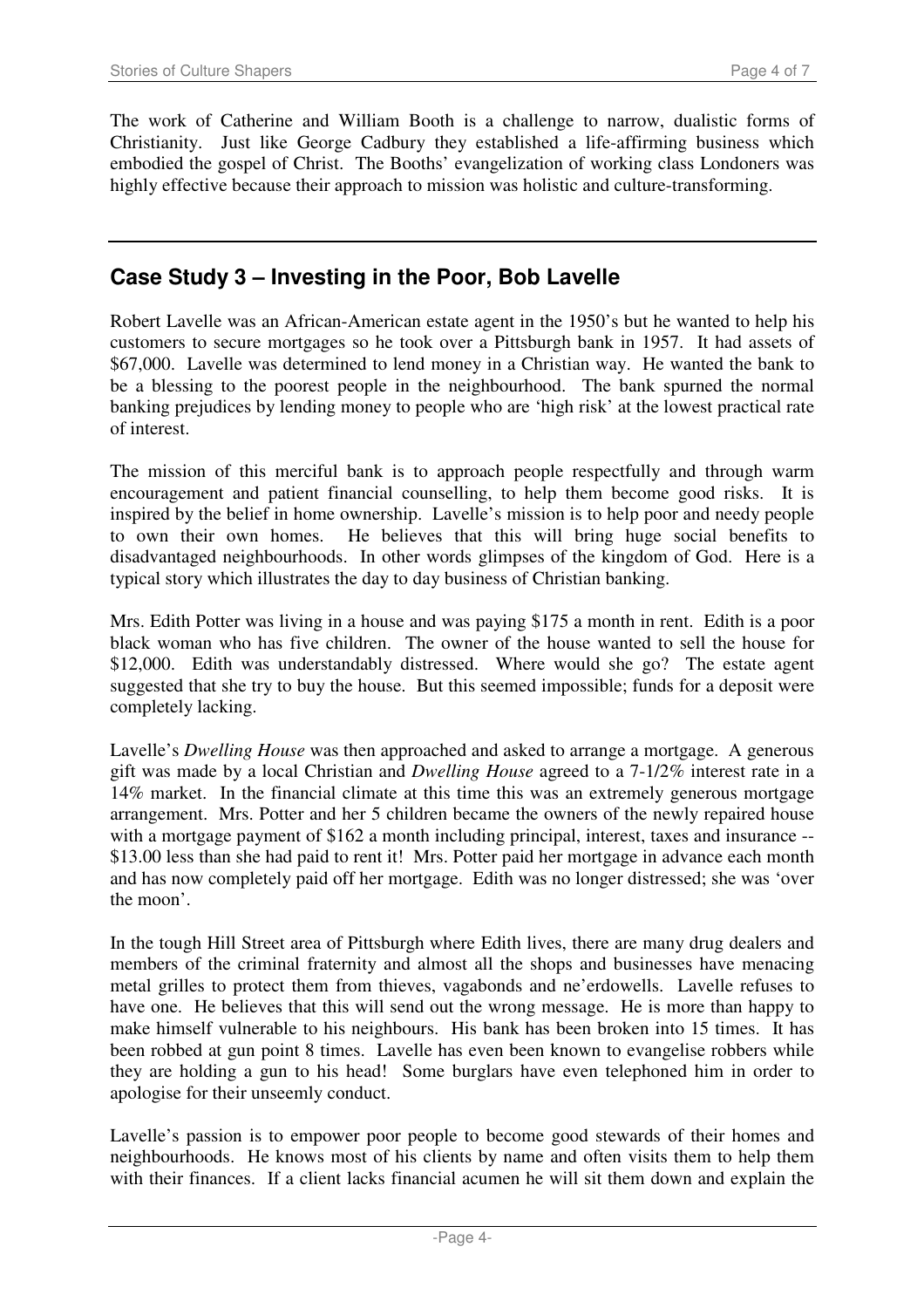finer points of fiscal responsibility. This kind of banking care and compassion is most unusual.

If Bob were to sell the bank tomorrow he would be a rich man. Since its inception the bank has seen its working capital increase from \$67,000 in 1957 to almost \$21 million in 2004. Curiously he started this unusual bank many years before he became a Christian. He says that he only really became a Christian at the age of 47.

Why are there so few banks like this? Normal, secular economics encourages people and banks to maximise their profits. Lavelle's approach to banking challenges a consumerist way of life. His work is also a challenge to a narrow, dualistic understanding of the Christian faith.

Robert Lavelle is working full time for Jesus in his 'secular' work. He refuses to privatise and spiritualise his faith. He has no desire to get out of banking in order to serve God. Quite the contrary he has stayed in the world of finance in order to bear witness to the coming of the King – Christ Jesus.

#### **Case Study 4 – Changing the Culture, William Carey**

William Carey was born in the village of Paulerspury, 10 miles south of Northampton, on the 7th August 1761. He was one of the most amazing Englishmen ever to have lived. William Carey is sometimes called the 'father of modern missions' but this can be misleading. He had a passion to bring the kingdom of God into every area of life. Carey was in many ways the supreme illustration of a culture-transforming Christian.

As a young man he earned his living as a cobbler but he loved books and he spent time studying the New Testament. He was converted at the age of 18 after long discussions with a fellow apprentice. Carey was now developing a deep longing to become a missionary and in 1793, he set sail for India with his wife and four children. He never returned to England.

What was it like to live in India at the end of the  $18<sup>th</sup>$  century? Traditional Hindu society was very conservative. There was a rigid caste system and Brahmin men were worshipped as gods. At the very bottom of the caste system were the 'untouchables'. These were men, women and children who were cursed from birth. Their immoral conduct in previous lives was the explanation for their misery, slavery and oppression. This is the Hindu doctrine of karma.

Indian babies were sometimes sacrificed to the gods. Every winter at the place where the sea and the River Hooghly meet, children were pushed down the mud-banks into the sea to be either drowned or devoured by crocodiles. Their mothers had made vows to the Hindu gods. Lepers were often buried or burned alive. Hindu belief asserted that a violent death would guarantee a better rebirth. Widows were subjected to a terrible plight. They were either burned to death (sati) or buried alive. Some Hindus asserted that their bad karma had brought about the deaths of their husbands. We must also add that Carey was horrified to see that three-fifths of the country had been allowed to become an uncultivated jungle abandoned to tigers, killer bees and snakes. There was also widespread usury (high rates of interest between 36 and 72 per cent).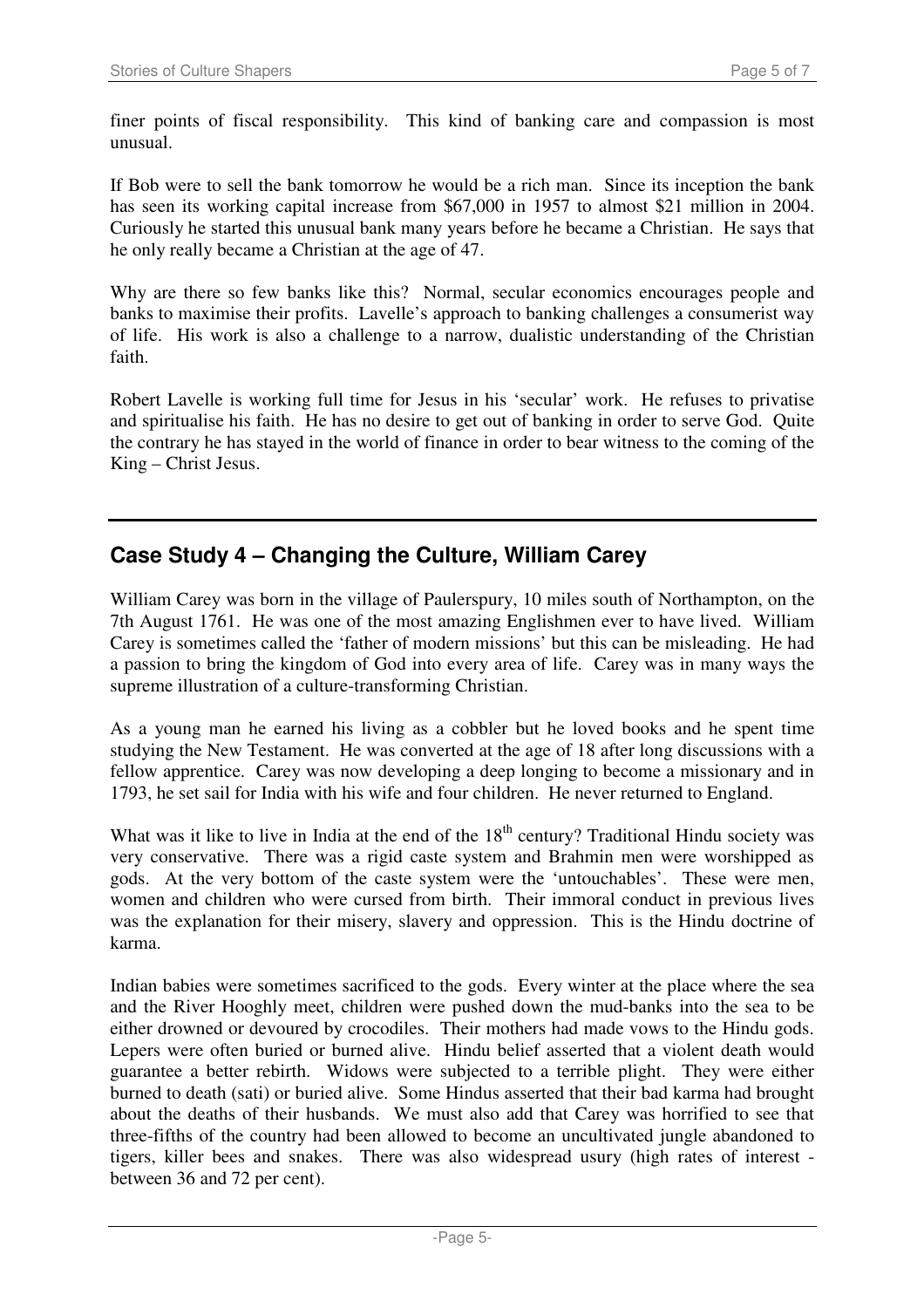And into this darkness, William Carey brought the good news of the kingdom of God. Carey had studied his Bible carefully. He knew that Jesus had a tremendous love for widows, lepers and children. Carey dedicated his life to bringing the good news to the whole creation (Mark 16:15). He had a holistic understanding of the gospel. He struggled against sati and the hatred of women. Thanks to him, sati was abolished in 1829. Thanks to his younger coworkers women were legally allowed to remarry in 1856. Eventually child marriage was outlawed in 1929.

Carey set up many Christian schools that educated girls and untouchables. This was unheard of in  $19<sup>th</sup>$  century India! He introduced the idea of low interest savings banks to India, to fight the all-pervasive evil of usury and he campaigned for the humane treatment of lepers. He struggled against human sacrifice and prevented the murder of many innocent children.

Carey founded India's Agri-Horticultural Society in the 1820's, thirty years before the Royal Agricultural Society was established in England. He wrote some of the earliest essays on forest management and conservation. He wrote concerning this – "If the Gospel flourishes in India, the wilderness will, in every respect, become a fruitful field."

He introduced the study of astronomy to India. He was deeply opposed to the fatalism and superstitious fear caused by the Hindu addiction to astrology. He developed a wonderful arboretum in his garden and encouraged the study of Botany. Carey contended that the world has been declared very good by God (*Genesis* 1:31). It is not an illusion to be shunned, but a subject worthy of human inquiry. He frequently lectured on science and he emphasised that even humble insects are not prisons for souls in bondage, but creatures worthy of our attention. Carey was also passionate about poetry. It is extraordinary that he wrote poems in the Bengali language. Fancy that – the father of missions busy in the crafting of imaginative literature. Whatever next?

The cobbler turned missionary also introduced the steam engine to India and was a pioneer of the Protestant church in India and the translator and/or publisher of the Bible into forty different Indian languages.

Carey was a culture transformer. He delighted in the rich blessings of science, art and literature. He spurned the dualist conviction that such activities distract us from the Christian life. When he died in 1834, many Hindus acclaimed him and celebrated the many positive contributions that Carey had made to public life. The 'father of modern missions' was in no sense at all a dualist. He refused to divide life into spiritual and sacred. He embodied the Biblical vision that all of life can be transformed by the Lordship of Christ.